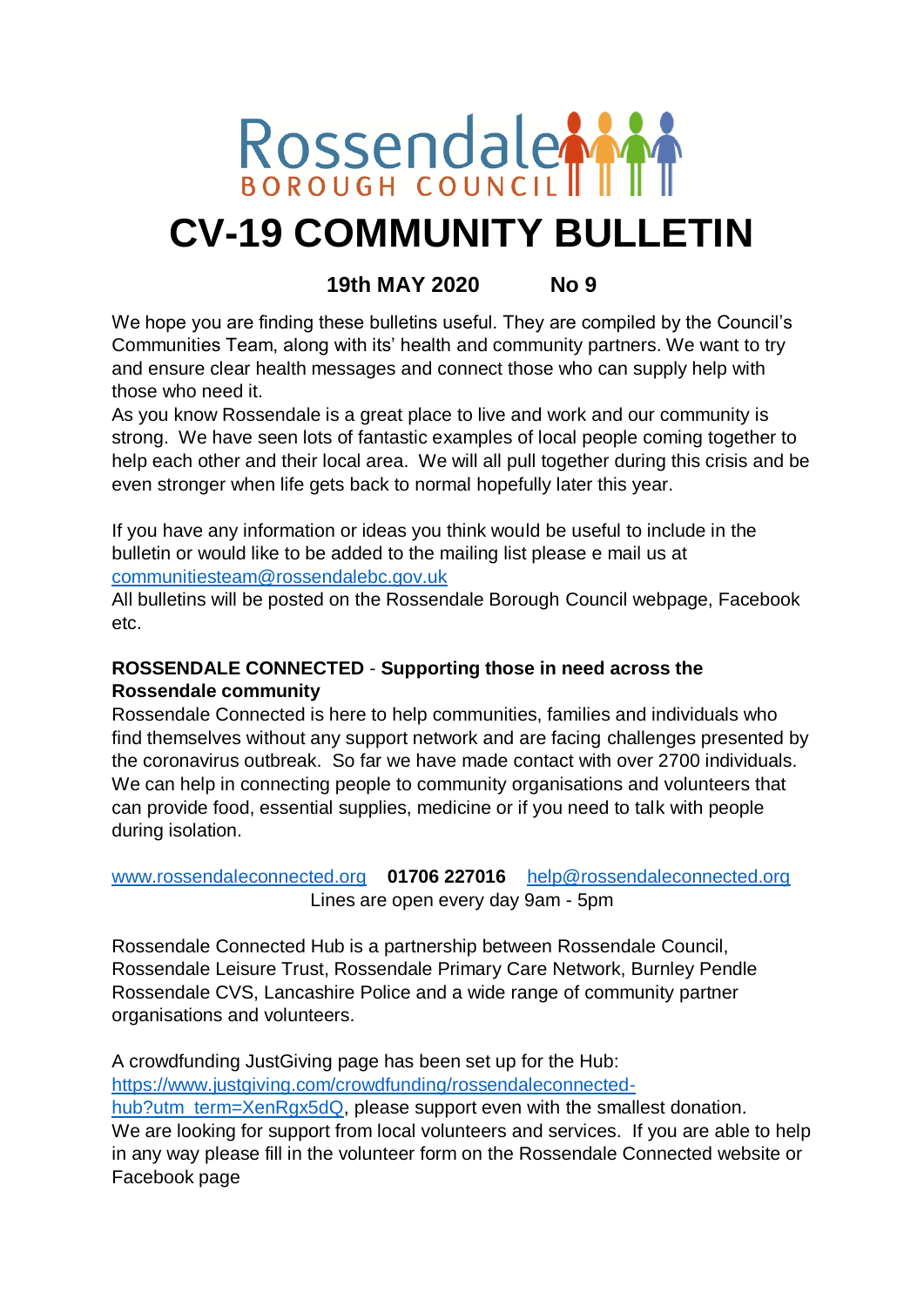#### **CORVID 19 TESTING**

A military mobile COVID-19 testing unit (MTU) will be present at: Marl Pits Leisure Centre, Newchurch Road, Rawtenstall, Rossendale, Lancashire, BB4 7SN. **From 16th – 18th May 2020 inclusive, in operation from 1030hrs – 1530hrs.** 

The site will be able to take foot and vehicle traffic, and is open to symptomatic key workers, symptomatic over 65s and symptomatic people who have to go to work. All patients must be booked via the Gov.uk portal. Appointments will open on the Gov.uk website 2000hrs 15th May 2020

**HEALTH MESSAGES** – the Healthy Rossendale Facebook page is the place to go for the latest health messages from the NHS, local G.P.s and other medical practitioners. This is currently updated daily.



#### **YOUR LIBRARY FROM HOME**

The Lancashire Library Service is offering some fabulous online services that can be accessed at [https://www.lancashire.gov.uk/libraries-and-archives/libraries/your](https://protect-eu.mimecast.com/s/7WXTCk5GACNVyJi2UEZ1?domain=lancashire.gov.uk/)[library-at-home/](https://protect-eu.mimecast.com/s/7WXTCk5GACNVyJi2UEZ1?domain=lancashire.gov.uk/)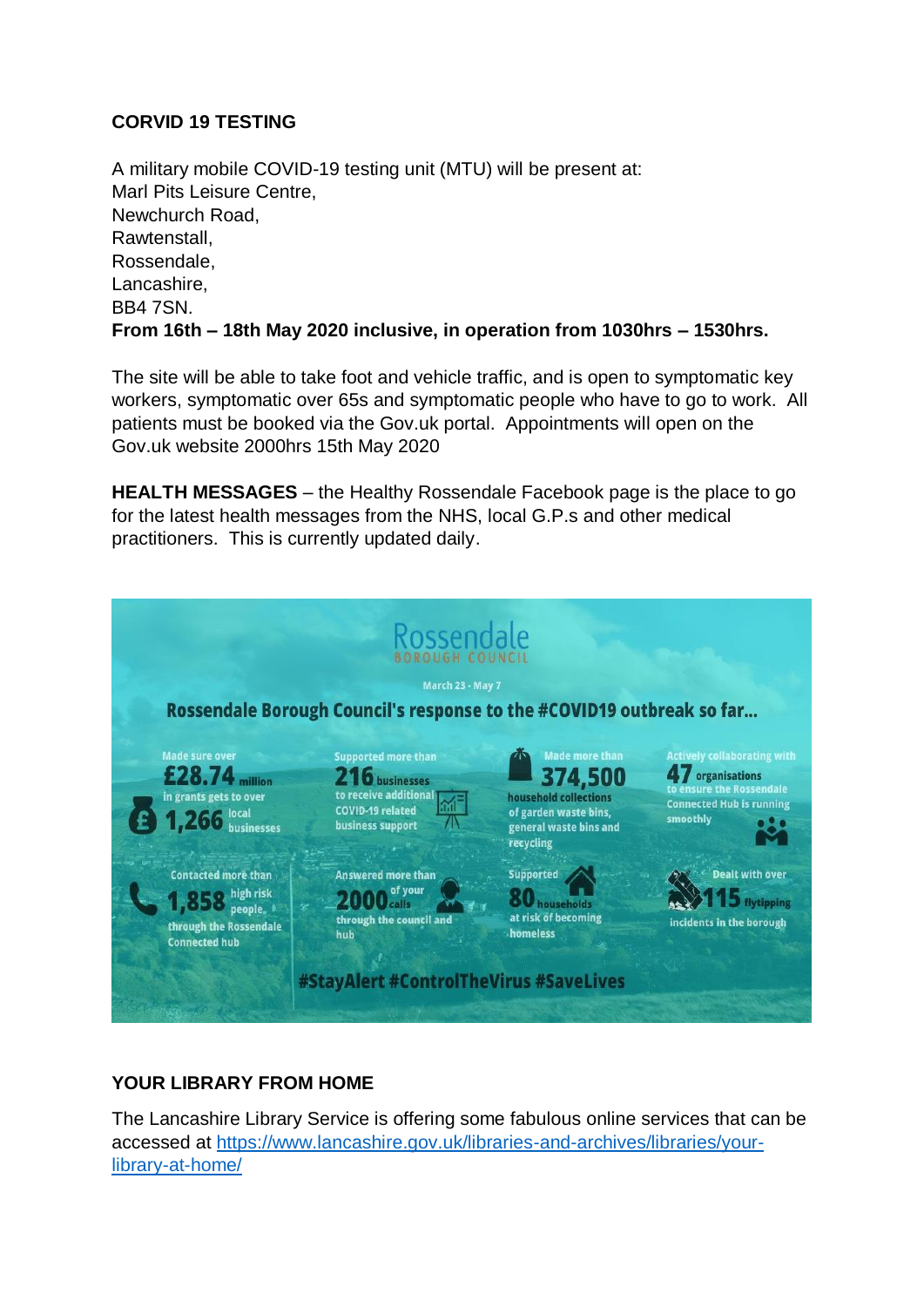Services available include:

- eBooks and eAudio books (for all ages)
- RB Digital which is our new app for magazines and comics (for all ages)
- Online lego club (for children)
- Online book club (currently only for adults, but we are launching a family book club this week for all ages)
- Books on Prescription/Reading for Health eBooks and eAudio (for all ages)
- Good Web guide for trusted links and recommended websites on health information (for adults)

#### **BEREAVEMENT SUPPORT**

CRUSE Bereavement Care Offers support, advice and information to children, young people and adults when someone dies. Free helpline is 0808 808 1677 | email: helpline@cruse.org.uk | www.cruse.org.uk

The helpline is open Monday to Friday 9.30 – 5pm (excluding bank holidays) with extended hours until 8pm on Tuesday, Wednesday and Thursday. The helpline is staffed by trained bereavement volunteers who offer emotional support to anyone affected by bereavement.

During the coronavirus pandemic we are facing a tragic loss of life, often under very difficult circumstances. Those who become bereaved in this difficult time may be cut off from their usual support network. CRUSE have put together some resources which cover some of the different situations and emotions you may have to deal with and the information and added to and updated as the situation develops. [www.cruse.org.uk/get-help/coronavirus-dealing-bereavement-and-grief](http://www.cruse.org.uk/get-help/coronavirus-dealing-bereavement-and-grief)

Lancashire Council of Mosques Bereavement Support Service: Contact the team to be directed to a qualified, trained volunteer. 01254 692289 or 07739 516 239

#### **PHARMACIES TO PROVIDE SAFE SPACES FOR VICTIMS OF DOMESTIC ABUSE**

Boots has partnered with the UK Says No More campaign to turn its consultation rooms into "safe spaces" for victims of domestic abuse, and other pharmacies can join the initiative.

People who are experiencing domestic abuse during the COVID-19 pandemic can walk into any Boots branch in the UK from today (May 1) and ask the pharmacist if they can use the consultation room.

Once inside the room, "all the specialist domestic abuse support information will be available" and if the person needs to contact a domestic abuse support service, they can "make that call safely"

More information on the website at:<https://uksaysnomore.org/safespaces/>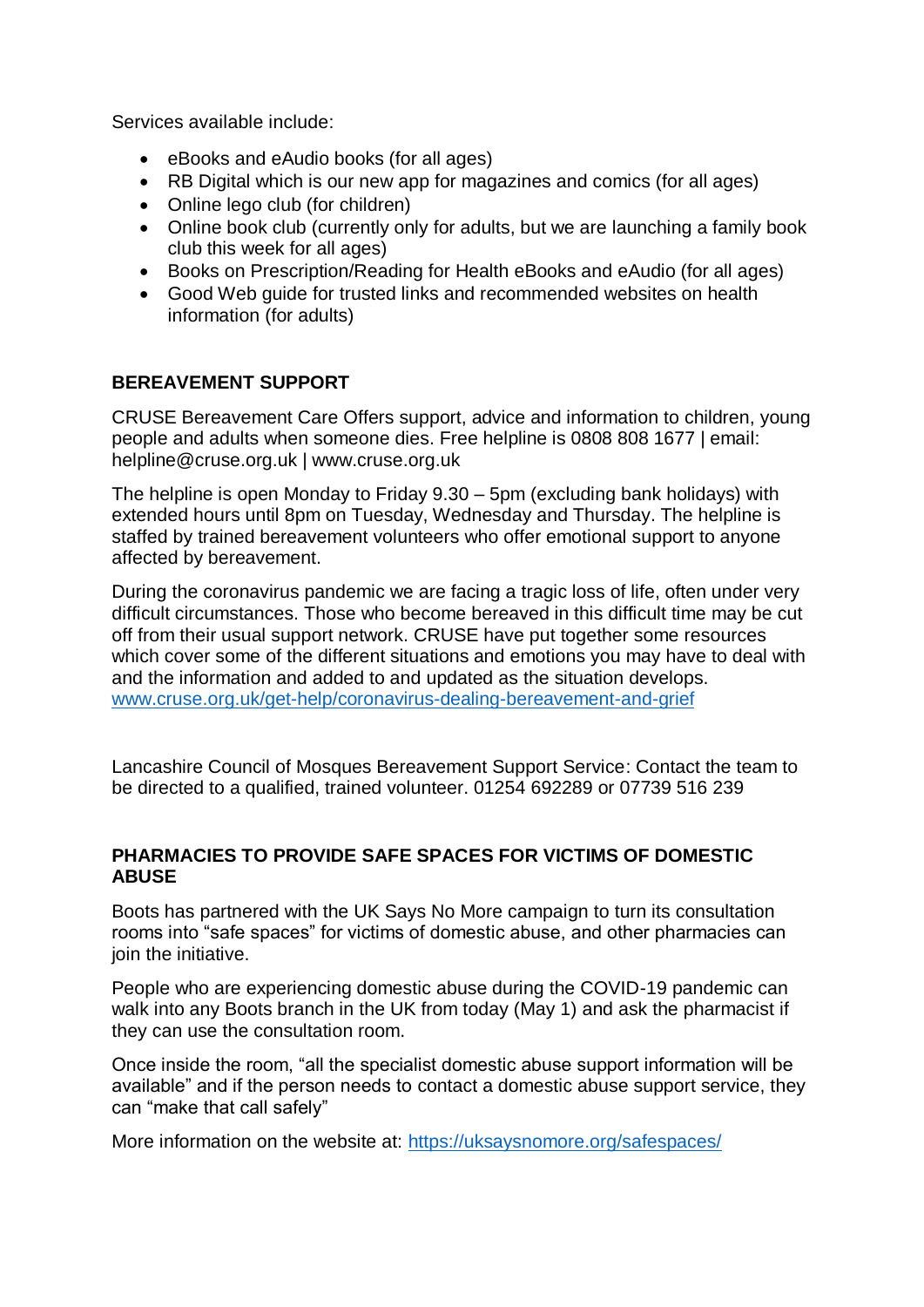#### **LEARNING FROM HOME**



# Learn From<br>Home

Our update to you on Lancashire Adult Learning during the COVID-19 outbreak.

Due to the present situation LAL has moved online. We are delighted to be able to still provide opportunities for learning across the county - over the phone and online. We are currently running online activities<br>for Employability, Volunteering, Health and<br>Wellbeing, Family Learning, Arts and Media,<br>Languages, and ICT.

> Find out more overleaf about the range of online activities we are offering right now for existing and new learners.

> > Stay Safe, Stay Home

 $119$ 

0333 003 1717 Www.lal.ac.uk

Course information at :<https://www.lal.ac.uk/what-we-do/learn-from-home/>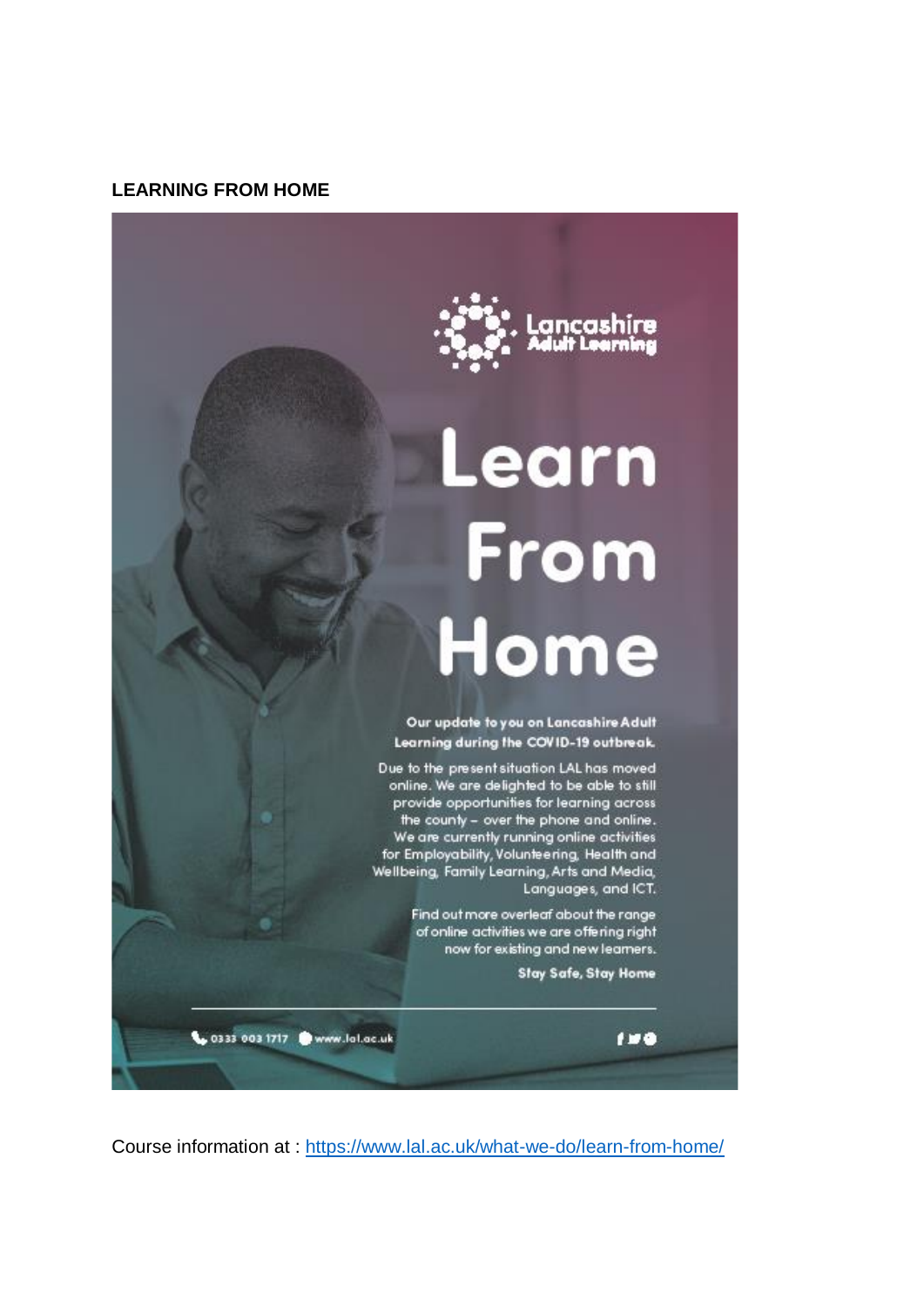#### **FUN ACTIVITIES FOR BORED CHILDREN!**

1. Make den

It doesn't take much – an old sheet strung between chairs, or a cardboard box construction and young minds will do the rest!

2. Pebble painting

Just collect a few pebbles from the garden or when out on a walk, and paint them or use felt tip on lighter pebbles. If they are going to be kept outside the colours will last longer if pained over with varnish.

3. Crepe paper obstacle course

Criss cross crepe paper from one wall to another, leaving just small gaps for the kids to climb through. See if they can make it through the course without tearing the paper.

4. Make some Play-Dough

Just mix 2 cups of plain flour,1 cup of salt,1 tablespoon of oil, half to 1 cup of cold water,2 drops of liquid food colouring. Mix the flour and salt then add the water, oil and food colouring. Knead the mixture well, adding a little more flour if the consistency is too wet.

#### 5. Wallpaper people

If you've got an old roll of wallpaper, or any other paper for that matter, lie your little one down on it and draw around them. Amazing how long they will spend colouring themselves in afterwards. They might also want to make a wallpaper mum, dad or sibling too.

#### 6. Potato printing

Most of us have got an old potato lying at the bottom of the cupboard. Hopefully it will still be in a fit enough state to carve a shape from to use as a paint stamp. Make some patterns and you could end up with a piece of art to treasure.

#### 7. Egg decorating

You might be missing the annual Easter egg decorating competition at school but that doesn't mean you can't get doing your own designs at home.

#### 8. Minions

These ones were made with the insides of Kinder Eggs, but you could easily make them by colouring in or painting some toilet roll tubes yellow. Stick-on googly eyes work a treat, or you could draw them on. Either way you'll end up with a pretty impressive Kevin or Bob.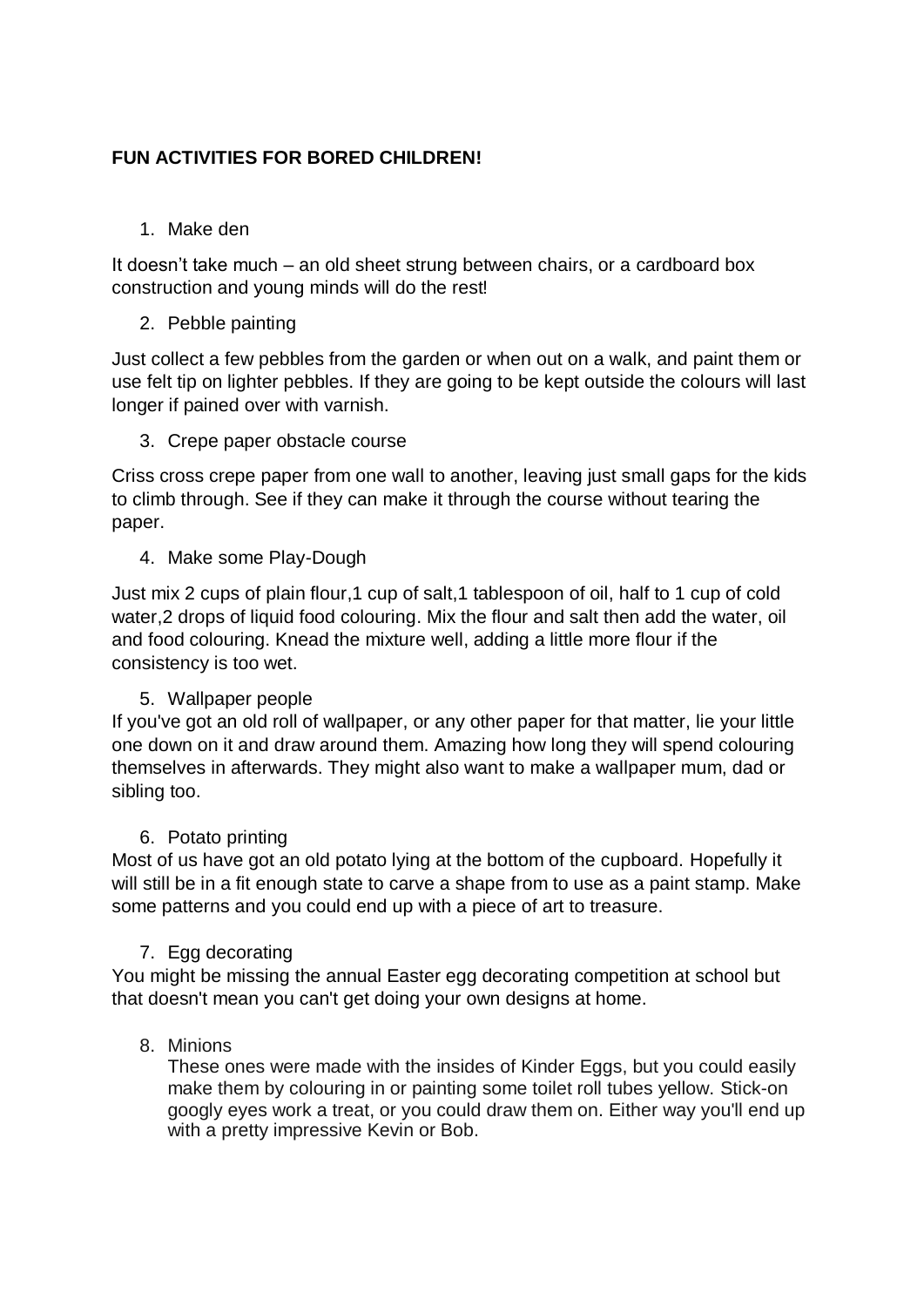

9. Make a bird box

Who doesn't like watching the birds feed in the garden, especially when there's little else happening at the moment. Families have been busy making their own bird feeders too, using just a large four-pint milk bottle. Felt tips is all you need to colour the plastic, but people have been sticking paper, feathers and other things on to make them bright and colourful.



10.Treasure Hunt

Give each child a bag with a list on showing what they have to find - a leaf, a flower, a stick, a stone etc. You could use the collected items to make a nature picture afterwards, or a leaf print.

And if you want to stay indoors then why not hide some letters or words around the house. They can find them and then use them to make words and sentences. They won't even realise they're learning!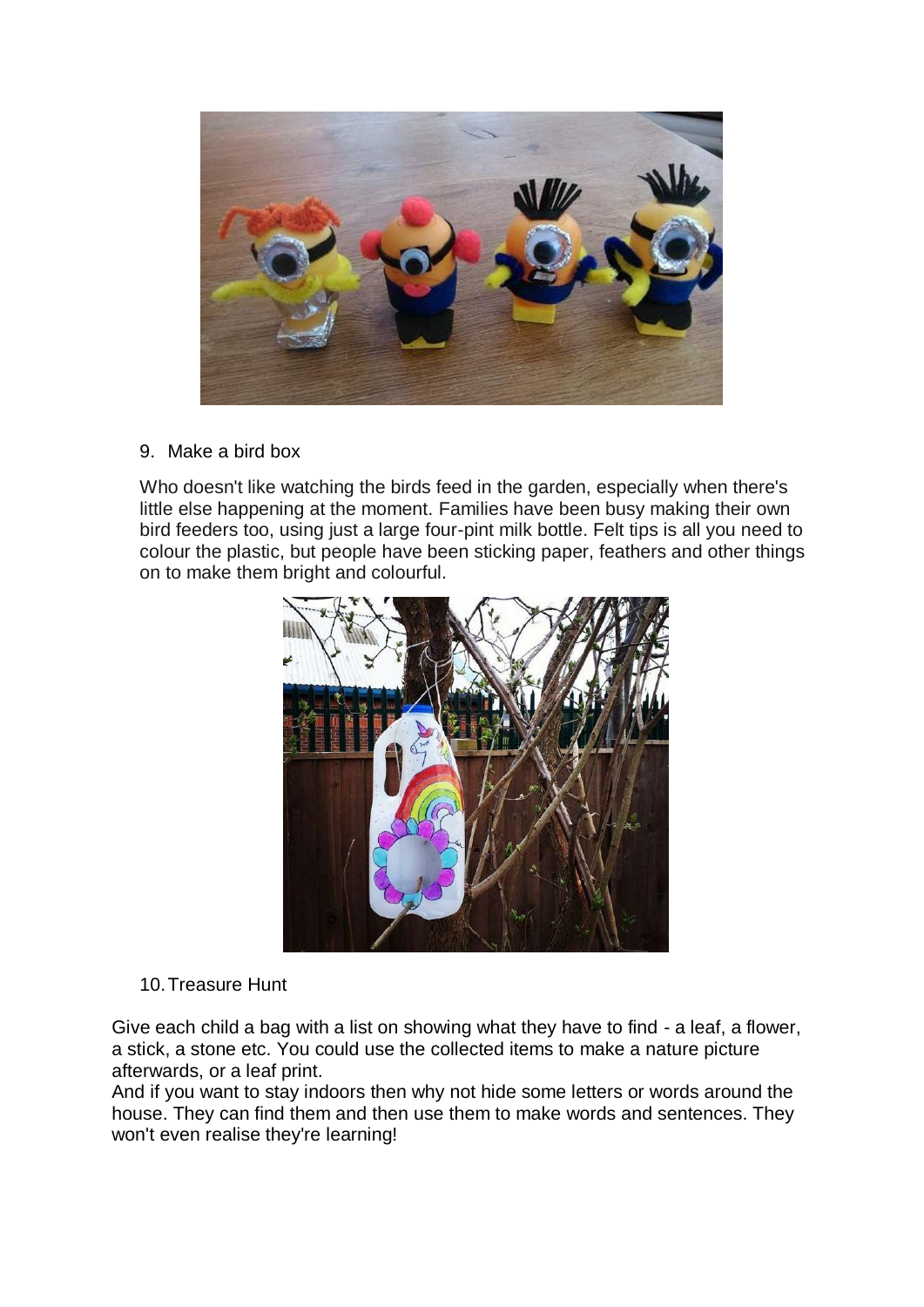#### **SUPPORT FOR CARERS**

Calling all professionals, charities, groups & businesses sign up for our FREE

## **Carer Awareness Training**

#### Wednesday 20th May - 10am - 11am

**Participants will find out:** 

- Who is a carer?
- What is a Carers Assessment?
- What support is available locally?
- How can we support Young Carers?
- How important carers health and wellbeing is
- . How you can help us identify hidden carers
- How you can become a Carers Champion

Evervone that takes part will receive a Certificate to recognise the importance of supporting unpaid carers in our community.

To book your online place: info@carerslinklancashire.co.uk 01254 387444



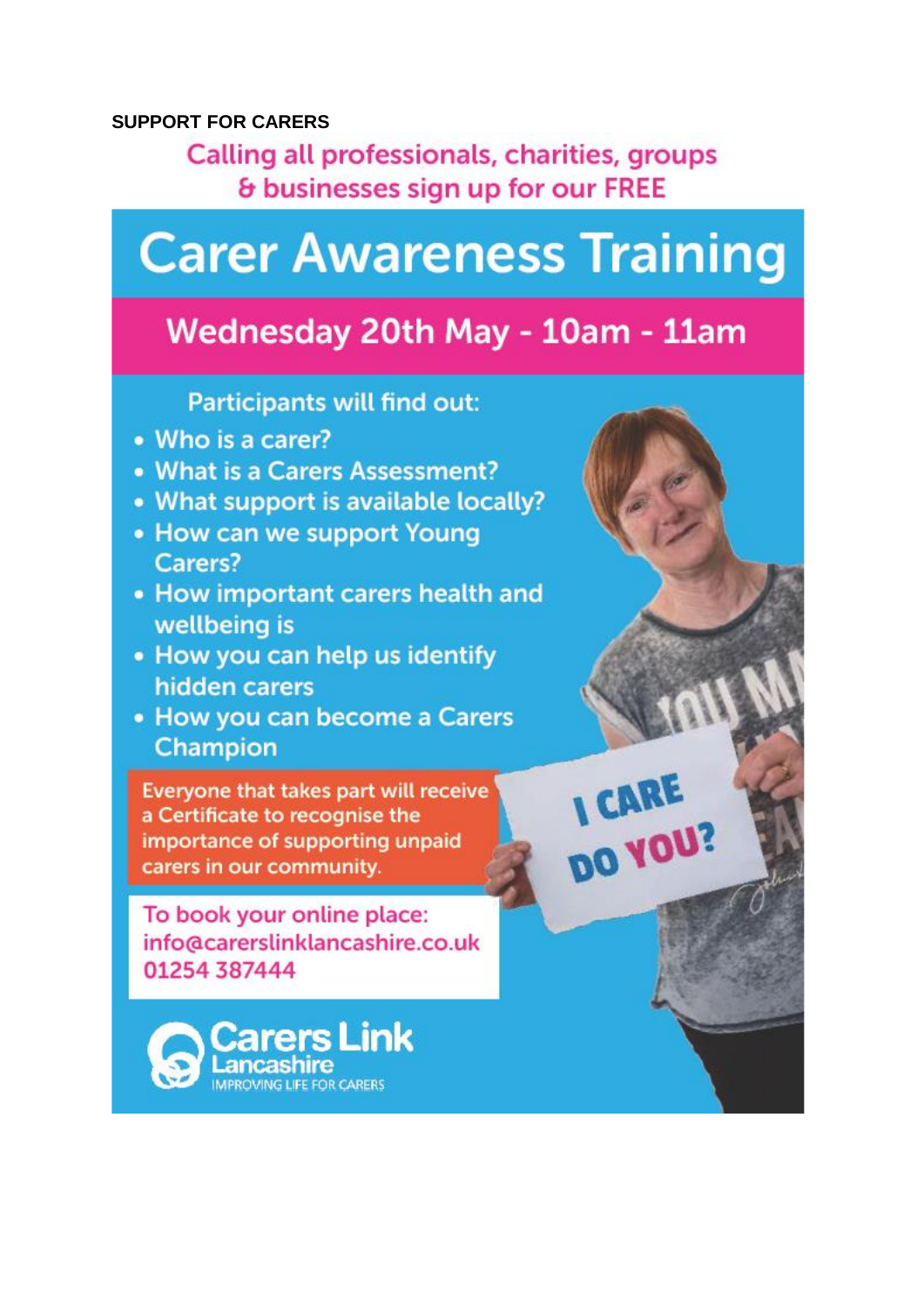## **Carers What's Online Guide**



**Mondays** Quiz Time live on Facebook at 2pm

**Tuesdays Carers Cafe on Zoom at 10am Carers Craft live on Facebook at 2pm** 

**Wednesdays** Pamperology live on Facebook at 2pm

**Thursdays** Carers Cafe on Zoom at 2pm

**Fridays** Drum with Us! live on Facebook at 2pm

#### How to **Facebook Live**

At 2.00pm click on our home page where a live video will appear in the feed: facebook/ carerslinklancs

#### How to use Zoom

Simply enter https:// zoom.us/join into your search engine on phone Laptop or tablet Enter ID: 338 205 3546 **Password: Carers** 





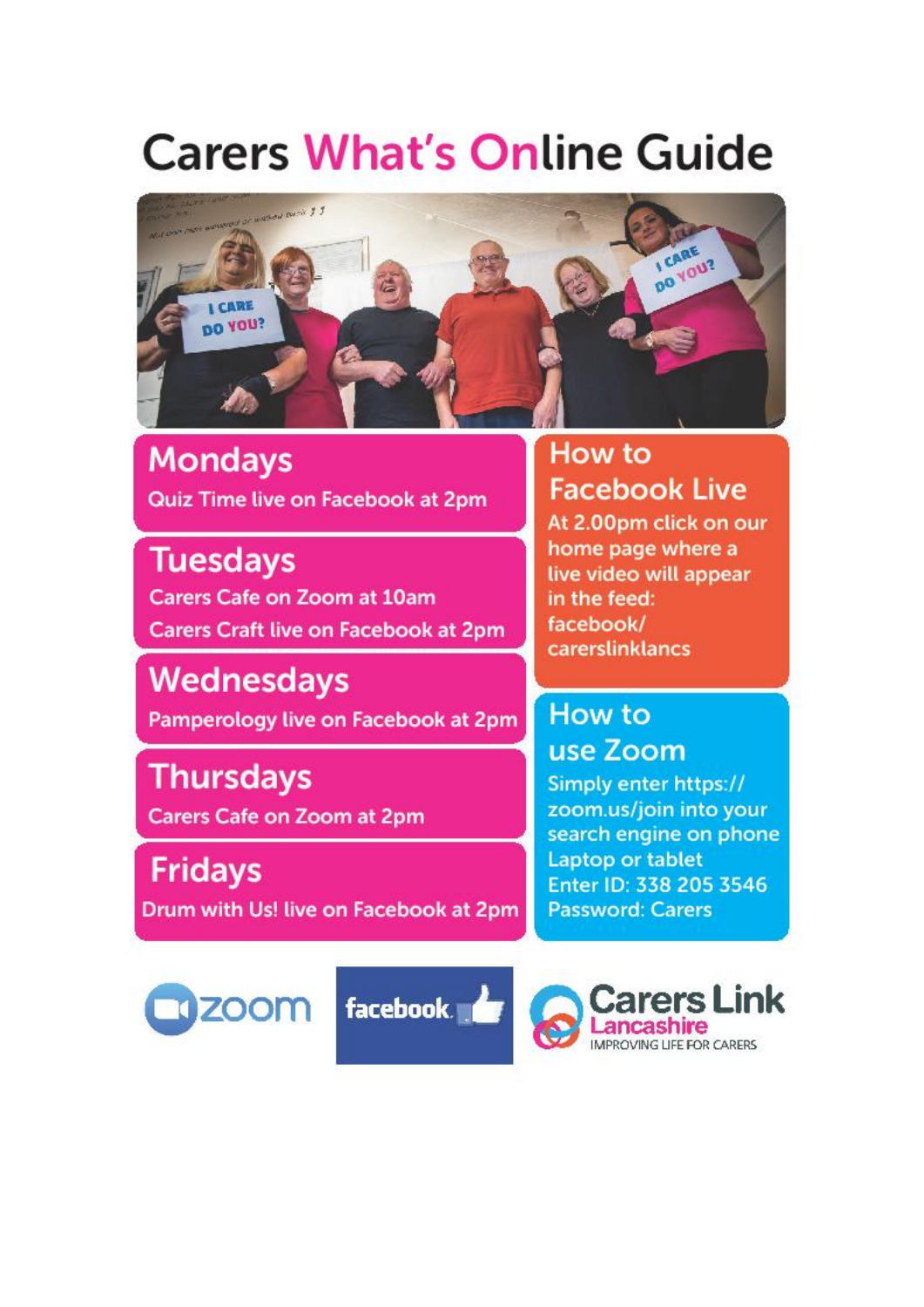

Who wouldn't want a Social Prescribing Team Member to help improve health and wellbeing through social and local community activities?

Get support from a member of your local community

## 01282 433740

### connectors@bprcvs.co.uk